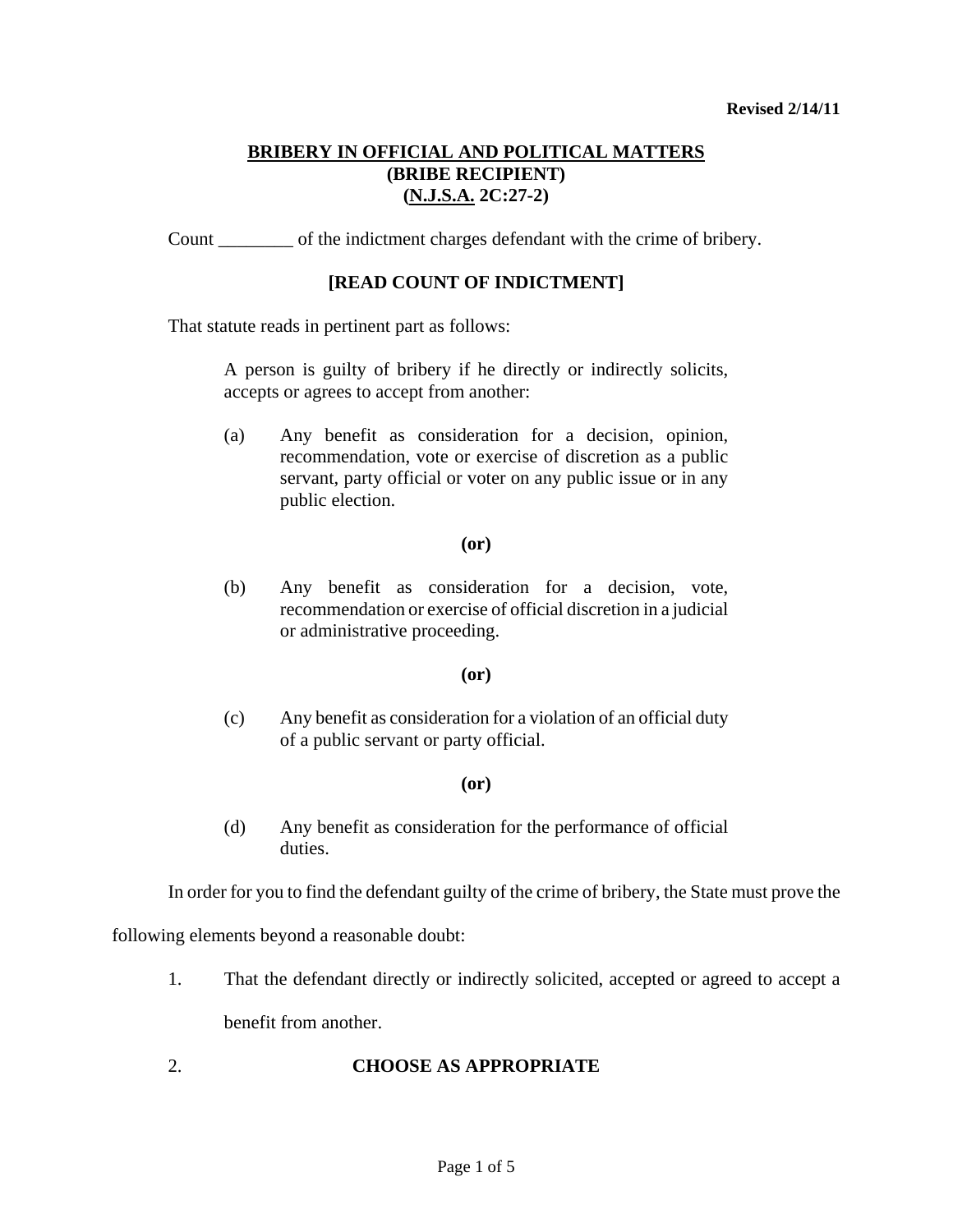That the defendant did so as consideration for a decision, opinion, recommendation, vote or exercise of official discretion of (defendant himself/herself or a third party) as a public servant (party official) (voter) on a public issue or in any public election.

**(or)** 

that the defendant did so as consideration for a decision, vote, recommendation or exercise of official discretion of (defendant himself/herself or a third party) in a (judicial) or (administrative) proceeding.

 **(or)** 

that the defendant did so as consideration for (defendant himself/herself or a third party), as a public servant (party official) violating an official duty.

**(or)** 

that the defendant did so as consideration for (defendant or a third party)'s performance of official duties.

3. That defendant acted purposely.

The first element that the State must prove beyond a reasonable doubt is that the defendant

directly or indirectly solicited, accepted or agreed to accept a benefit.

"Benefit" means gain or advantage, or anything regarded by the beneficiary as gain or

advantage, including a pecuniary benefit or a benefit to any other person or entity in whose welfare

he/she is interested.<sup>[1](#page-0-0)</sup> "Benefit as consideration" means any benefit not authorized by law.

# **[CHARGE IF PECUNIARY BENEFIT IS ALLEGED**]

"Pecuniary benefit" is benefit in the form of money, property, commercial interests or

anything else the primary significance of which is economic gain. $<sup>2</sup>$  $<sup>2</sup>$  $<sup>2</sup>$ </sup>

## **[CHARGE IF APPLICABLE]**

It is no defense to bribery that a person who solicited, accepted or agreed to accept a benefit

ł

 $\frac{1}{2}$  N.J.S.A. 2C:27-1a.

<span id="page-1-1"></span><span id="page-1-0"></span>N.J.S.A. 2C:27-1f.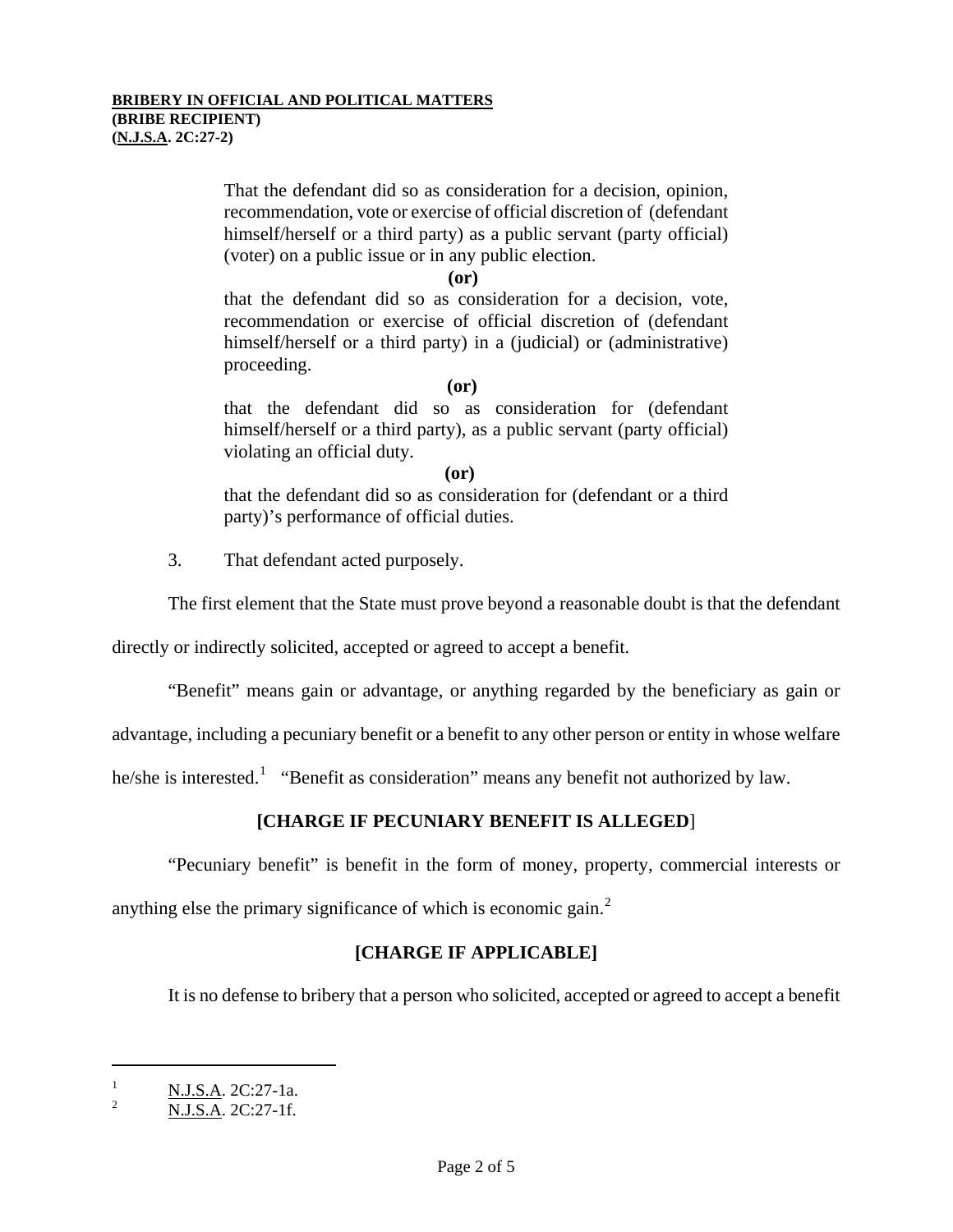did so as a result of conduct by another constituting theft by extortion or coercion or an attempt to

commit either of those crimes.

The second element that the State must prove beyond a reasonable doubt is:

## [**CHOOSE AS APPROPRIATE**]

That the defendant did so as consideration for a decision, opinion, recommendation, vote or exercise of official discretion of (defendant himself/herself or a third party) as a public servant (party official) (voter) on a public issue or in any public election.

**(or)** 

that the defendant did so as consideration for a decision, vote, recommendation or exercise of official discretion of (defendant himself/herself or a third party) in a (judicial) or (administrative) proceeding.

**(or)** 

that the defendant did so as consideration for (defendant himself/herself or a third party), as a public servant (party official) violating an official duty.

#### **(or)**

that the defendant did so as consideration for (defendant himself/herself or a third party)'s performance of official duties.

"Consideration" means some right, interest or profit accruing to one party.<sup>[3](#page-1-1)</sup>

# **[CHOOSE AS APPLICABLE]**

"Public servant" means any officer or employee of government, including legislators and

judges, and any person participating as juror, advisor, consultant or otherwise, in performing a

governmental function, but the term does not include witnesses.<sup>[4](#page-2-0)</sup> "Government" means any branch,

subdivision or agency of the government of the state or any locality within it.<sup>[5](#page-2-1)</sup>

"Party official" means a person who holds an elective or appointive post in a political party

in the United States by virtue of which he/she directs or conducts, or participates in directing or

ł

<span id="page-2-2"></span><span id="page-2-1"></span><sup>3</sup>  $B$ lack's Law Dictionary (5th ed).

<span id="page-2-0"></span>N.J.S.A. 2C:27-1e.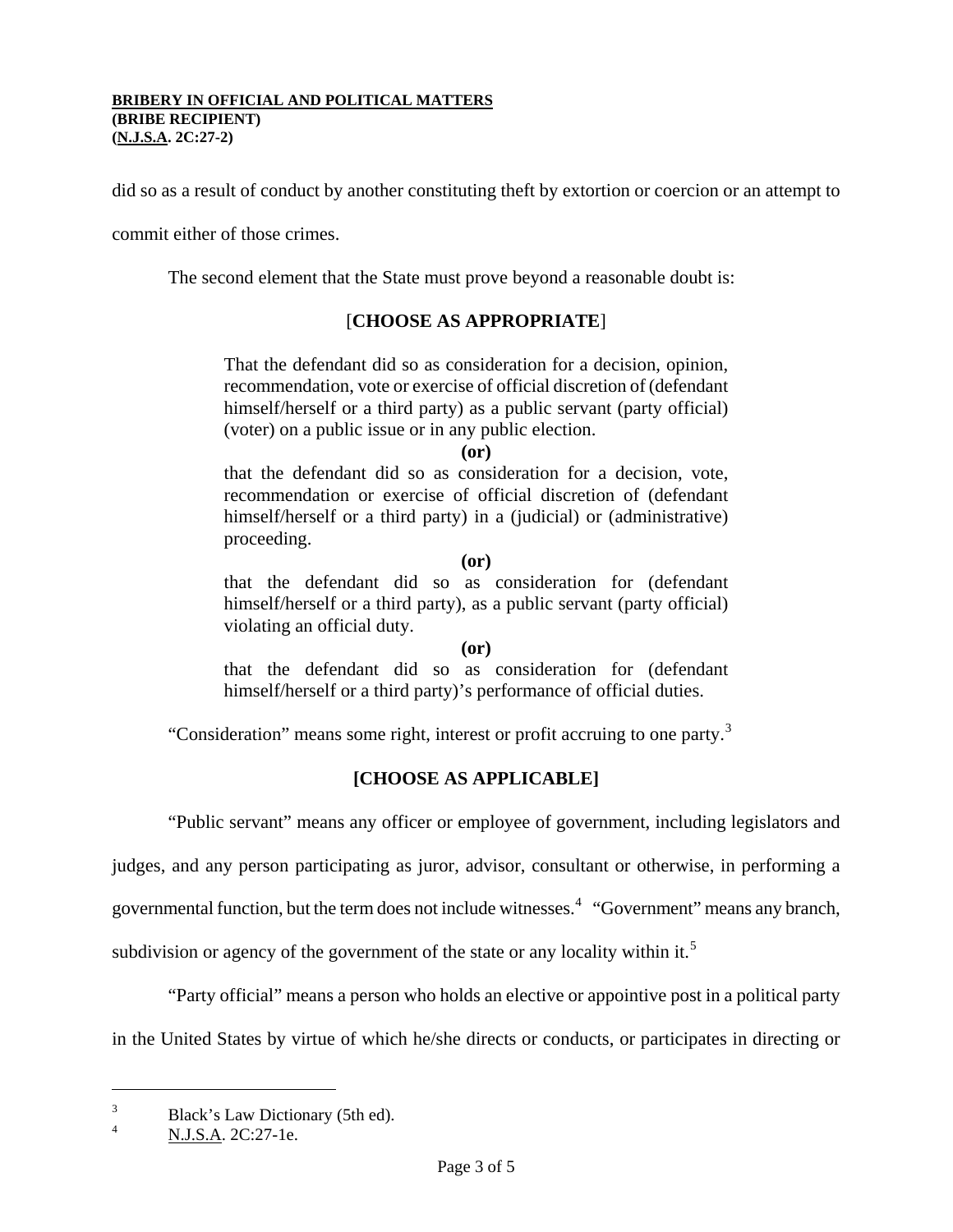conducting party affairs at any level or responsibility.<sup>[6](#page-2-2)</sup>

"Administrative proceeding" means any proceeding, other than a judicial proceeding, the outcome of which is required to be based on a record or documentation prescribed by law, or in which law or regulation is particularized in application to individuals.<sup>[7](#page-3-0)</sup>

## [**CHARGE IN ALL CASES**]

 The third element that the State must prove beyond a reasonable doubt is that defendant acted purposely. A person acts purposely with respect to the nature of his/her conduct or a result thereof if it is his/her conscious object to engage in conduct of that nature or to cause such a result. Purpose, with purpose, and similar words have the same meaning. In other words, in order for you to find that the defendant acted purposely, the State must prove beyond a reasonable doubt that it was the defendant's conscious object at the time he/she committed an unlawful act.

Purpose is a state or a condition of the mind which cannot be seen and can only be determined by inferences from conduct, words or acts. A state of mind is rarely susceptible of direct proof, but must ordinarily be inferred from the facts. Therefore, it is not necessary, members of the jury, that witnesses be produced to testify that an accused said he/she had a certain state of mind when he/she engaged in a particular act. His/Her state of mind may be gathered from his/her acts and his/her conduct, and from all he/she said and did at the particular time and place, and from all of the surrounding circumstances.

If you find that the State has proved each of these three elements beyond a reasonable doubt, you must find the defendant guilty of bribery. If the State has failed to prove any of these elements

ł

<span id="page-3-1"></span><sup>5</sup> N.J.S.A. 2C:27-1b.

N.J.S.A. 2C:27-1g.

<span id="page-3-0"></span>N.J.S.A. 2C:27-1h.